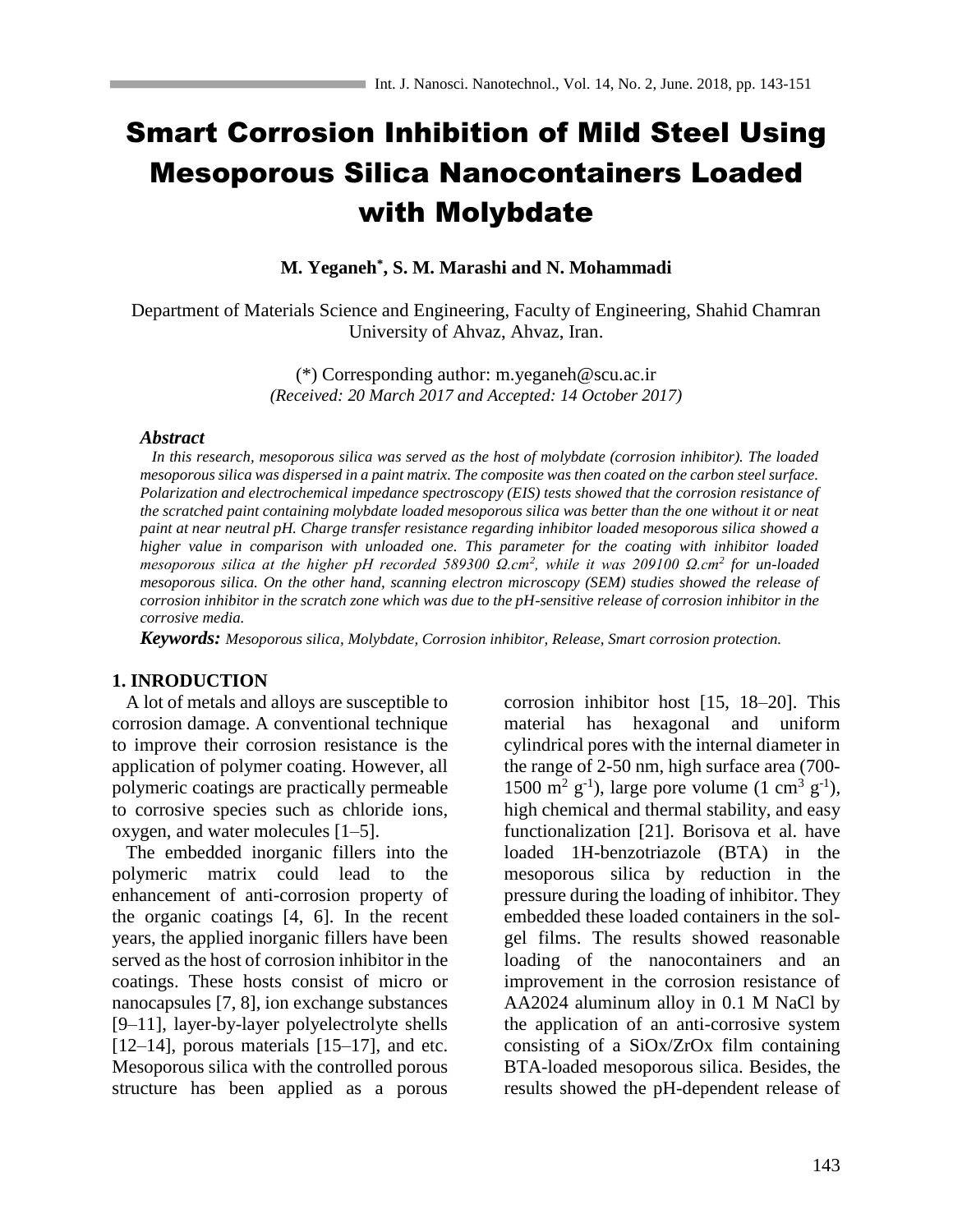inhibitor from mesoporous silica [22]. In another work which was performed by Chen et al., BTA was loaded in the hollow mesoporous silica spheres. The results illustrated that there was almost no leakage of BTA from mesoporous silica in neutral solution, while in alkaline solution BTA released very quickly, and the release rate increased with increasing pH values [15]. In other works, researchers loaded various kinds of inhibitor including organic [23–25], inorganic [26, 27], and eco-friendly types [25] in the mesoporous silica by direct loading, functionalization process, or using polyelectrolytes.

 In this work, we have used functionalized mesoporous silica (SBA type) and applied as a pH-sensitive in corrosive media. Functionalized mesoporous silica as the nano container of molybdate corrosion inhibitor could hinder the corrosion process. The effect of loaded mesoporous silica with inhibitor on the corrosion behavior of carbon steel was examined. Although, the effect of pH change on the corrosion behavior of composite coatings was investigated.

# **2. EXPERIMENTAL DETAILS 2.1. Materials**

Mesoporous silica powders were synthesized by mixing surfactant molecules such as hexadecyltrimethylammonium bromide (CTAB) and a silica precursor (tetraethylorthosilicate, TEOS) [27]. Figure 1 shows the schematic procedure of functionalizing the mesoporous silica (MS or C). The as synthesized product was then refluxed in an acidic 2-propanol for 2 h to remove the CTAB. The initial mesoporous silica (Figure 1a) was functionalized by 1-(2 aminoethyl) 3-aminopropyltrimethoxysilane (≥97.0%; TCI America) in the toluene (anhydrous, 99.8%; Sigma-Aldrich) and heated up to 400 K in an inert ambient. In this stage, dropwise addition of 5 mL silane group to 1.5 g was performed. Then, the reactants

were stirred and refluxed overnight in an inert ambient. The obtained powders were filtered and washed with ethanol  $(\geq 99.0\%; VWR)$ (Figure 1b). In the next step,  $0.2$  g of FeCl<sub>3</sub> (anhydrous, powder, ≥99.99%; Sigma-Aldrich) was incorporated in the 1 g functionalized mesoporous silica in the propanol (≥99.7% Analar NORMAPUR; VWR) solution at ambient temperature for 3 h. The obtained powder from filtration and washing by ethanol shows in Figure 1c. Finally; the corrosion inhibitor adsorption was carried out. To evaluate the theoretical maximum loading capacity of mesoporous silica for loading molybdate with the diameter of 0.246 nm, the total surface of mesoporous silica powders is divided to the molybdate ion surface area. Therefore, the maximum theoretical loading capacity is 1.26 g (molybdate)/1 g (mesoporous silica). The experimental loading is around one-third of the maximum, because of the occupied surface of mesoporous silica by functionalized groups. The obtained material denoted as MSInh or D (Figure 1d).



*Figure 1. Schematic of loading sodium molybdate corrosion inhibitor into the mesoporous silica: (a) mesoporous silica (MS), (b) functionalization of mesoporous silica by silane group, (c) adsorption of FeCl3, and (d) adsorption of the corrosion inhibitor (MSInh).*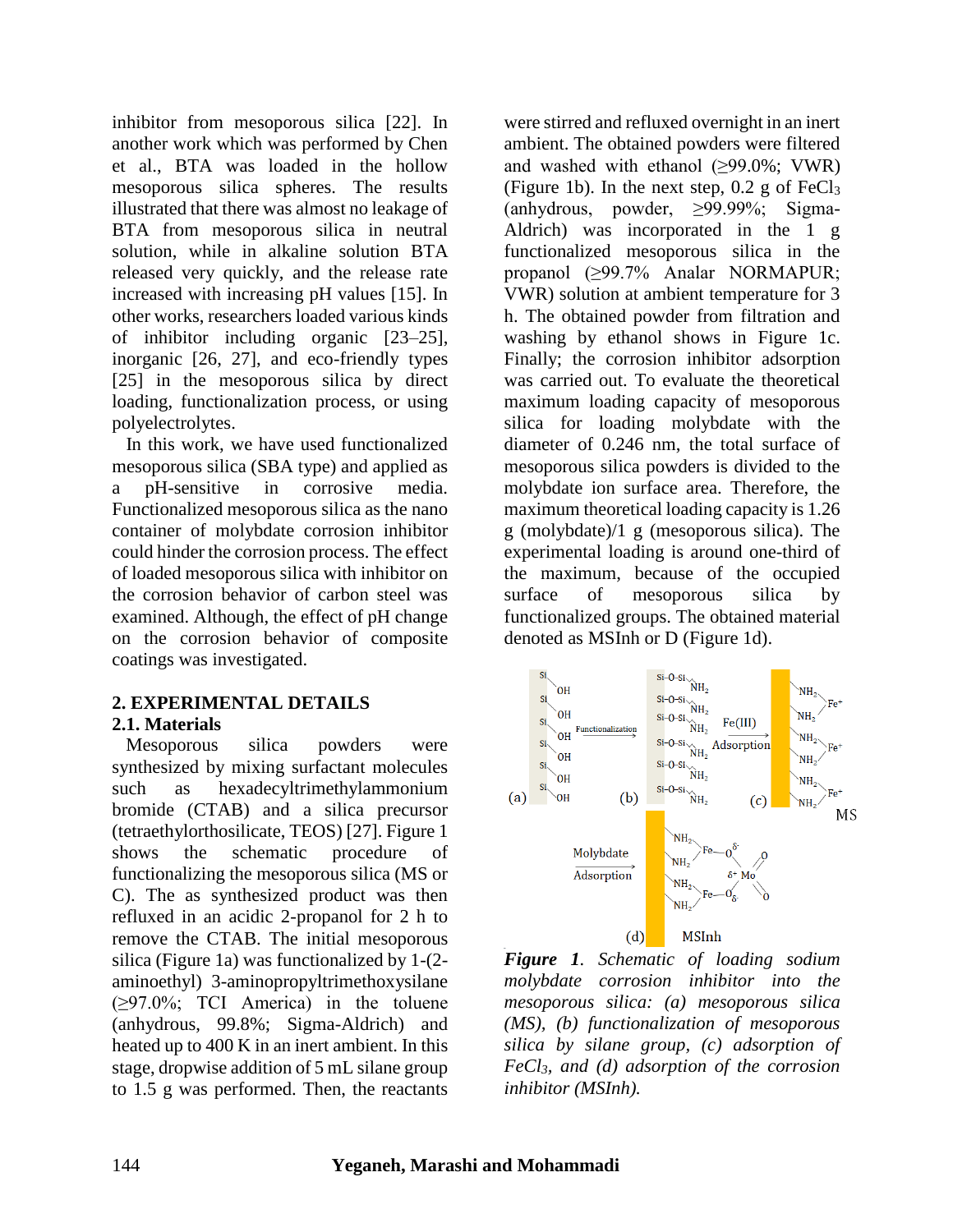# **2.2. Methods**

 The size and the morphology of MS and MSInh were studied with a high-resolution scanning electron microscope (CamScan Mira, 40 kV) and a transmission electron microscope (TEM Tecnai G2 F30 at 300 kV).

 The values of the specific surface area, the average pore diameter, and the pore volume were obtained using  $N_2$  adsorption– desorption isotherms (BELSORP mini-II). The specific surface area was calculated from the adsorption isotherm data in the lowpressure range using the Brunauer–Emmett– Teller (BET) method. The average pore diameter and the pore volume were determined using the Barret–Joyner–Halenda (BJH) method. Fourier transforms infrared spectroscopy

(FT-IR) analysis was also performed in the range of 4000  $\text{cm}^{-1}$  to 500  $\text{cm}^{-1}$  by Nicolet IR 100 using KBr disk.

 To measure the amount of corrosion inhibitor released from MSInh at different pH, 0.05 g MSInh powders were suspended in 10 ml water with pHs of 2, 8, and 14 adjusted by HCl and NaOH. The amount of molybdate ion in the solution was characterized after 3 days by inductively coupled plasma optical emission spectrometry (ICP-OES) model Varian VISTA-MPX.

 To investigate the release property of mesoporous silica in the corrosive environment, two composites containing 5 wt. % of these particles (mesoporous silica with (MSInh) and without adsorbed molybdate (MS)) are embedded in the epoxypaint resin (1001) with epoxy equivalent weight of 450-550 was mixed with a reactive diluent, and these composites were coated on the carbon steel plates. The resulted composite polymers containing MS or MSInh were coated to the steel plates by a film applicator with a thickness of  $100 \pm 3$ µm measured by an Elcometer 4563 coating thickness meter. Finally, the samples were

dried at 50 °C for 4 h. Before corrosion tests, the surface of coatings was scratched by a needle. Then, coated steels containing inhibitor loaded mesoporous silica, unloaded mesoporous silica and no mesoporous silica (neat paint) were submerged in the 0.05 (pH=6.4) and 0.15 (pH=5.9) M NaCl (99.5%; Merck) for 3 days.

 The electrochemical measurements were carried out in a standard electrochemical cell with a steel plate coated with paint, paintloaded mesoporous silica with molybdate composite and paint-unloaded mesoporous silica composite as working electrode with an exposed area of 1  $\text{cm}^2$ . Also in these corrosion tests, the surfaces of coatings were scratched with a needle by diameter of 100 µm and the length of 1 cm. A Pt plate served as the counter electrode, while a Saturated Calomel Electrode (SCE) was taken as a reference electrode.

 EIS measurements were conducted at the open circuit potential by immersing a sample into the solution for 20–30 min. The AC amplitude was 5 mV, and the frequency was set in the range of 100 kHz to 0.01 Hz using a 1260 Solarton frequency response analyzer (FRA). The ZView3 software was used to analyze the EIS data. All the measurements were done on an EG&G potentiostat– galvanostat 273A model equipment controlled by the software M352. All electrochemical tests were performed at least three times to ensure data output accuracy.

# **3. RESULTS AND DISCUSSION**

The SEM morphology of mesoporous silica is shown in Figure  $2(a)$ . The outer diameter of each mesoporous silica tube varies from about 50 to 300 nm, while their length was more than one micrometer. Figure 2(b) presents the TEM morphology of mesoporous silica with hexagonal pores in the range of 4-5 nm.

 Table 1 provides information about the specific surface area, average pore diameter,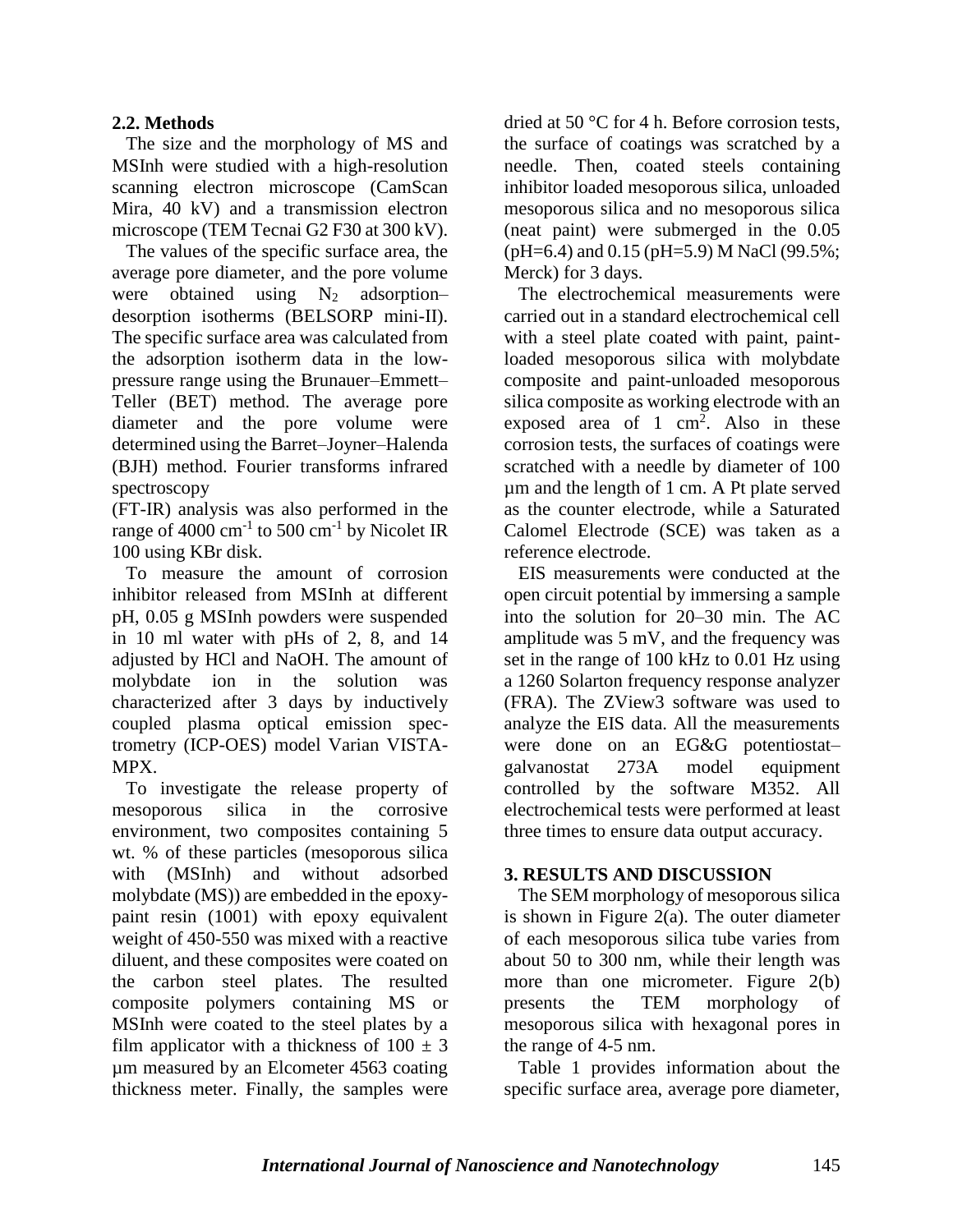and pore volume of the mesoporous silica (MS or C) and inhibitor loaded functionalized mesoporous silica (MSInh or D). As shown in this table, specific surface area, pore volume, and pore diameter size decreased after functionalization due to the adsorption of molybdate ions on the surface of mesoporous silica.



*Figure 2. (a) SEM and (b) TEM micrograph of mesoporous silica.*

| <b>Table 1.</b> Specific surface area, average pore |
|-----------------------------------------------------|
| diameter, and pore volume of the MS $(C)$           |
| and $MSInh(D)$ .                                    |

|              | Specific     | Pore                | average  |
|--------------|--------------|---------------------|----------|
| specimen     | surface      | volume              | pore     |
|              | area $(m^2)$ | $\rm (cm^3 \, g^-)$ | diameter |
|              |              |                     | (nm)     |
| <b>MS</b>    | 776.2        | 0.84                | 4.33     |
| <b>MSInh</b> | 460.5        | 0.48                | 3.8      |

 Figure 3 depicts the FTIR spectra of the MSInh after immersion in water with different pH values for 3 days. It can be seen from this figure that in addition to Si-O (860  $\text{cm}^{-1}$ ) and Si-O-Si bonds (1080  $\text{cm}^{-1}$ ), the MoO peaks  $(886 \text{ cm}^{-1})$  were disappeared at pH ~14 which were due to the deterioration of the MS structures and therefore the release

of molybdate from MSInh in an alkaline media. Furthermore, MSInh maintained their structure in the acidic (pH~2) and near neutral (pH~8) media which confirms that the release of molybdate was because of the deterioration of MSInh structure at high pH.



*Figure 3. FTIR spectra of MSInh before and after immersion in water with pH values of pH 2, 8, and 14.*

Table 2 listed the release content of molybdate in the various acidic, basic, and neutral media.

 As seen in this table, the amount of molybdate release in the alkaline ambient showed higher values than acidic one. It was probably due to the surface potential of powders in the solution.

 At pH values different from neutral, mesoporous silica particles and inhibitor ions have the same charge. This leads to larger electrostatic repulsion forces and faster release observed. The mesoporous silica particles at the alkaline pH have a negative charge [22]. Therefore, it could help electrostatic repulsion forces between the mesoporous silica and molybdate ions and faster release in these ambient could be observed.

 At the acidic conditions, the mesoporous silica particles have a positive charge while the charge of molybdate ions remains negative. Therefore, the attraction between them causes lower release [22].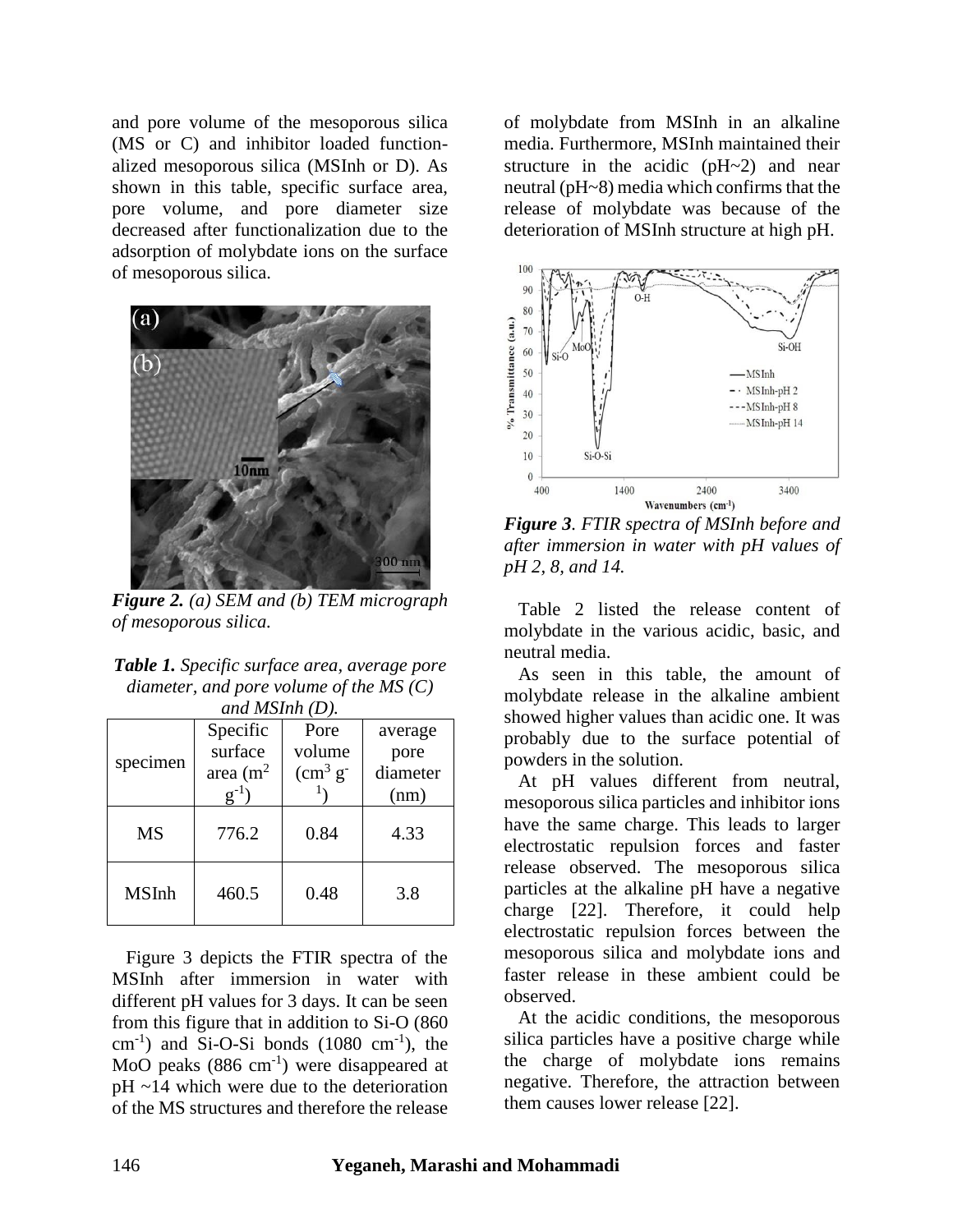| Ambient pH | <b>Total Molybdate</b><br>concentration (ppm) |  |  |
|------------|-----------------------------------------------|--|--|
| $pH=1$     | 0.86                                          |  |  |
| $pH=2$     | 1.26                                          |  |  |
| $pH=5.9$   | 35                                            |  |  |
| $pH=6.4$   | 91                                            |  |  |
| $pH = 7.5$ | 98                                            |  |  |
| $pH=8$     | 105                                           |  |  |
| $pH=8.2$   | 127                                           |  |  |
| $pH=13$    | 490                                           |  |  |
| $pH=14$    | 320                                           |  |  |

| Table 2. Release content of molybdate in the |  |
|----------------------------------------------|--|
| various acidic, basic, and neutral ambient.  |  |

 On the other hand, the polymerization of molybdate species begins below pH 6 by the formation of heptamolybdate  $(Mo<sub>7</sub>O<sub>24</sub><sup>6</sup>)$ species according to the Eq. 1 [18]:

 $7[M_0O_4]^{2}$  $+$  8H<sup>+</sup>  $\rightarrow$  (1)

 $[Mo_7O_{24}]^{6} + 4H_2O$ 

 Therefore, the release property of molybdate from mesoporous silica at the acidic pH is declined due to the formation of polymolybdate species [18]. Larger polymeric molybdate species may precipitate on the mesoporous silica powders and do not participate completely in the solution. Therefore, the amount of molybdate in the solution becomes lower in comparison with higher pH [18].

Mesoporous silica nanocarrier could react with OH<sup>-</sup> ions, and therefore, cathodic reaction in the near neutral media diminished. As a result, the rate of anodic reaction and total corrosion rate decreased. In these solutions, the probable cathodic reaction is

the reduction of oxygen to hydroxyl as shown in the Eq. 2:

 $O_2 + 2H_2O + 4e^- \rightarrow 4OH^-$  (2)

As the OH<sup> $-$ </sup> ions form in the cathodic sites, the reaction with mesoporous silica nanocarrier occurs and therefore, the content of OH¯ ions is decreased. Thus, a release of the corrosion inhibitor in response to pH changes in these environments is expected without the need for an additional polyelectrolyte shell systems [28–30]. Therefore, the near neutral environment for the test of corrosion response of mesoporous silica is a good choice. On the other hand, the molybdate possess the better performance in these media (pH>6). In addition, the higher release of molybdate at the alkaline media may cause a negative effect on the corrosion protection. Therefore, pH=6.4 (0.05 M NaCl) was chosen for the corrosion tests. To realize pH sensitivity of inhibitor loaded mesoporous silica, the corrosion tests were compared at another pH such as 5.9. It is expected that the corrosion inhibition of molybdate at pH=5.9 shows the lower protection compared to inhibition at pHs above 6. On the other hand, in the 0.15 M NaCl, dramatic changes can be seen in the corrosion behavior of the coatings. This variation related to the corrosion resistance of coatings could be attributed to release property of molybdate from mesoporous silica at the various pHs. As stated above, the release of molybdate at low pH is limited by the electrostatic behavior of powders surface and inherent properties of molybdate at pHs lower than 6. In other word, the molybdate ions could not release sufficiently and, therefore cannot protect the surface of steel at this pH adequately.

Figure 4 presents the EIS curves regarding the scratched samples in the 0.05 (pH 6.4) and 0.15 (pH 5.9) M NaCl after stabilizing OCP about 1 h.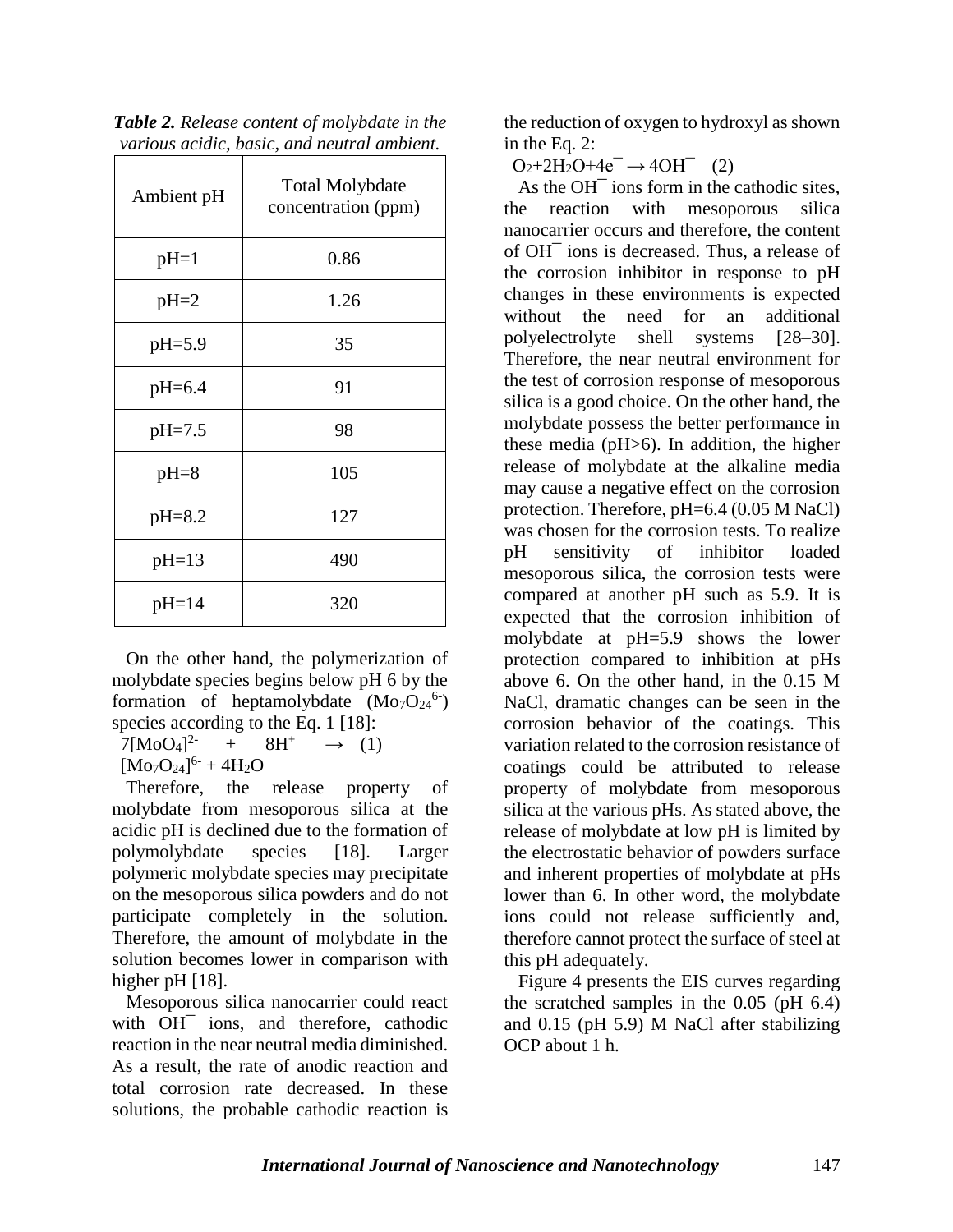

*Figure 4. Nyquist plots of paint, paint+ mesoporous silica (C), and paint+ inhibitor loaded mesoporous silica (D) in the 0.05 and 0.15 M NaCl after 1 h of immersion.*

 The equivalent circuit for these impedance plots is shown in Figure 5.



*Figure 5. Equivalent circuit for EIS data.*

In this model,  $R_{sol}$ ,  $R_{ct}$ , and  $R_{scratch}$  are the solution, charge transfer, and scratch resistance, respectively. CPE was used instead of a pure capacitance accounting for a non-ideal capacitive response of the interface. The impedance of a CPE is equal to  $[Q(j\omega)^n]^{-1}$ , where Q is the constant corresponding to the interfacial capacitance, j is the imaginary number, ω is the angular frequency, and n is an exponential factor in the range between 0 and 1. A value of 1 is related to an ideal capacitor and a value of 0 describes an ideal resistor [31, 32].

 CPEcoat and CPEdl are related to the paint and electrical double layer.  $R_{ct}$  is the resistance of the faradic charge transfers in parallel with a CPEdl. R<sub>ct</sub> presents the corrosion rate of a metal in a corrosive ambient. The larger  $R_{ct}$  of a material becomes, the slower the corrosion rate gets [31].

 The obtained values by Zview3 are listed in table 3. As seen in this table,  $R_{ct}$  for the paint+D (MSInh) was 589300 Ω.cm<sup>2</sup> in 0.05 M NaCl, while it was 209100 and 167360  $\Omega$ .cm<sup>2</sup> for paint+C (MS) and neat coating, respectively. The higher  $R_{ct}$  for the paint with loaded inhibitor in the mesoporous silica could be explained by the release of molybdate into the scratch zone [26]. However, as can be observed  $R_{ct}$  at the 0.15 M NaCl (pH=5.9) did not differ significantly. It was mainly due to lower release of molybdate at this pH.  $MoO<sub>4</sub><sup>2</sup>$  can react with  $Fe^{+2}$  to form a protective film when molybdate is added to the ambient according to the Eq. 3 [21]:

$$
\text{Fe}^{+2} + \text{MoO}_4{}^{2} \rightarrow \text{[Fe}^{+2} \dots \tag{3}
$$
  

$$
\text{MoO}_4{}^{2} \text{]}
$$

 Furthermore, the reacted molybdate with protons will be coordinated with water molecules to form  $MoO(OH)<sup>5</sup>$ . In the next step, these species could polymerize to organize an oxygen-bridge ion as Eq. 4 [19]:  $2MoO(OH)_{5}$  $\rightarrow$  [(OH)<sub>4</sub>OM<sub>0</sub>-O- (4)  $MoO(HO)_4]^2$ <sup>-</sup> + H<sub>2</sub>O

The  $[(OH)<sub>4</sub>OMo-O-MoO(HO)<sub>4</sub>]<sup>2</sup>$ ions react with the empty orbit d of Fe in the steel to form a complex [21]. Then these complexes adsorb on the steel surface and disrupt charge transfer to inhibit the corrosion reaction.

 Also, for the lower pH solution, the coating with the inhibitor loaded mesoporous silica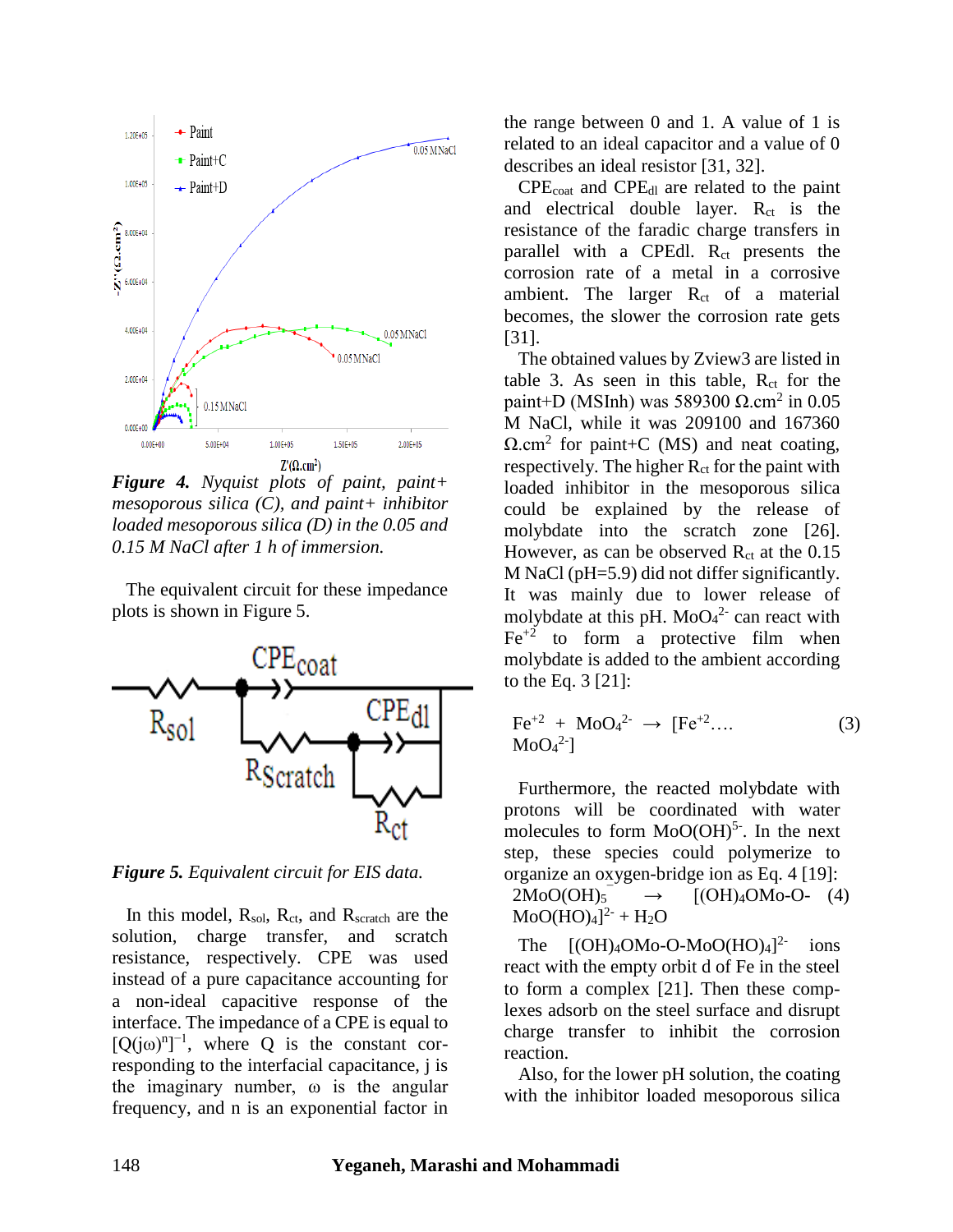had the lowest R<sub>ct</sub>. As mentioned, the lower release of molybdate in this pH is a key factor for higher corrosion rate of steel surface.

Figure 6a depicts the Mo map of the scratched surface at pH=6.4. As seen in this map, the Mo (from molybdate) could release from the paint and distribute on the scratched zone. This demonstrates the ability of mesoporous silica to release corrosion inhibitor in the corrosion sites.



*Figure 6. (a) EDX map of scratched zone (0.05 M NaCl), (b) EDX analysis of scratch zone (0.05 M NaCl), (c) EDX map of scratched zone (0.15 M NaCl), and (d) EDX analysis of scratch zone (0.15 M NaCl).*

 Figure 6b shows the EDX plot of the corroded area. There were Mo peaks in the corroded area, which is a proof of release and adsorbing molybdate on the steel surface in the chloride media. This indicates the

adsorption and reaction of molybdate anions on the carbon steel surface and the formation of a protective layer. Figure 5c presents the Mo map regarding the scratched surface at the pH=5.9. Lower amount of released molybdate in this scratch is seen clearly. Figure 6d shows that the EDX peaks of the corroded surface at the pH=5.9 had the lowest amount of Mo, which is in agreement with the previous results.

#### **4. CONCLUSION**

In this research, the effect of loading a corrosion inhibitor into the mesoporous silica was studied. PH-sensitive release of molybdate ions from functionalized mesoporous silica was investigated by several methods. The results showed that molybdate release at alkaline media possessed the highest value, while it had the lowest in the acidic one.

 Corrosion inhibition of this system was studied at the pH=6.4 and 5.9. Paint coating which owned the inhibitor loaded into the mesoporous silica showed the highest corrosion resistance in the 0.05 M NaCl  $(bH=6.4)$ .

 Charge transfer resistance regarding loaded inhibitor possessed about three times greater than the un-loaded one at pH of 6.4. It was due to the adsorption of released molybdate from mesoporous silica on the scratched surface and the formation of protective products. On the other hand, molybdate could not protect the surface at pH of 5.9 compared to pH of 6.4. It was mainly due to the lower release of molybdate in the corrosive solution at this pH. Besides, the molybdate could release higher amount into the artificial scratch in the paint coating at the pH of 5.9.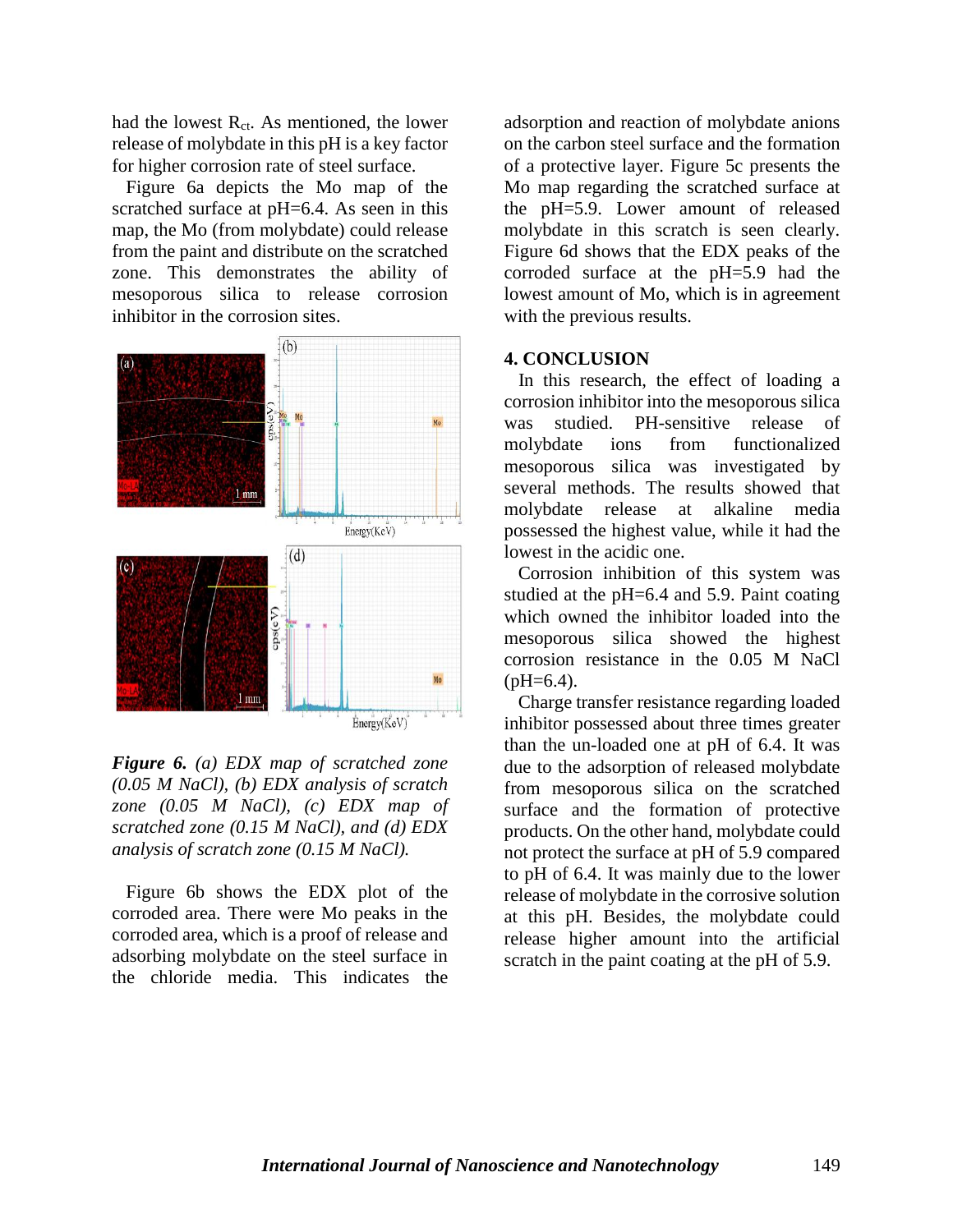*Table 3. Data obtained by ZView3 simulation for paint, paint+ mesoporous silica (C), and paint+ inhibitor loaded mesoporous silica (D) in the 0.05 M NaCl.*

| %NaCl             | sample    | $R_{sol}(\Omega, cm^2)$ | $CPEcot(S-$ | $R_{\text{Scratch}}(\Omega, \text{cm}^2)$ | $R_{ct}(\Omega.cm^2)$ | $CPEdl(S-$ | $\chi^2$ |
|-------------------|-----------|-------------------------|-------------|-------------------------------------------|-----------------------|------------|----------|
|                   |           |                         | $S^{n}$ )   |                                           |                       | $S^{n}$ )  |          |
|                   |           |                         |             |                                           |                       |            |          |
| 0.05 <sub>M</sub> | Paint     | 100                     | $7.4E-7$    | 20890                                     | 167360                | $5.2E - 7$ | 0.01     |
|                   |           |                         |             |                                           |                       |            |          |
|                   | $Paint+C$ | 102                     | $2.3E-7$    | 39800                                     | 209100                | $5.3E-6$   | 0.01     |
|                   |           |                         |             |                                           |                       |            |          |
|                   | Paint+D   | 95                      | 1.47E-7     | 40100                                     | 589300                | $3E-6$     | 0.001    |
|                   |           |                         |             |                                           |                       |            |          |
| 0.15 <sub>M</sub> | Paint     | 30                      | 1.36E-5     | 1297                                      | 32400                 | $6.5E-6$   | 0.01     |
|                   |           |                         |             |                                           |                       |            |          |
|                   | Paint+C   | 35                      | 1.48E-5     | 5217                                      | 25900                 | 8.7E-6     | 0.003    |
|                   |           |                         |             |                                           |                       |            |          |
|                   | Paint+D   | 32                      | $2.3E-5$    | 1900                                      | 19600                 | $2.9E-6$   | 0.001    |
|                   |           |                         |             |                                           |                       |            |          |

#### **REFERENCES**

- 1. Khramov, A. N., Voevodin N. N., Balbyshev, V. N., Mantz, R. A., (2005) "Sol–gel-derived corrosionprotective coatings with controllable release of incorporated organic corrosion inhibitors," *Thin Solid Films*., 483: 191–196.
- 2. Tedim, J., Poznyak, S. K., Kuznetsova, A., Raps, D., Hack, T., Zheludkevich, M. L., Ferreira M. G. S., (2010) "Enhancement of active corrosion protection via combination of inhibitor-loaded nanocontainers," *ACS Appl. Mater. Interfaces*., 2: 1528–1535.
- 3. Khramov, A. N., Voevodin, N. N., Balbyshev V. N., Donley M. S., (2004) "Hybrid organo-ceramic corrosion protection coatings with encapsulated organic corrosion inhibitors," *Thin Solid Films*., 447: 549–557.
- 4. Abdullayev, E., Lvov, Y., (2010) "Clay nanotubes for corrosion inhibitor encapsulation: release control with end stoppers," *J. Mater. Chem.,* 20: 6681–6687.
- 5. Zheludkevich, M. L., Poznyak, S. K., Rodrigues, L. M., Raps, D., Hack, T., Dick, L. F., Nunes, T., Ferreira, M. G. S., (2010) "Active protection coatings with layered double hydroxide nanocontainers of corrosion inhibitor," *Corros. Sci.,* 52: 602–611.
- 6. Lvov, Y. M., Shchukin, D. G., Mohwald, H., Price, R. R., (2008) "Halloysite clay nanotubes for controlled release of protective agents," *ACS Nano*., 2: 814–820.
- 7. Buchheit, R. G., Guan, H., Mahajanam, S., Wong, F., (2003) "Active corrosion protection and corrosion sensing in chromate-free organic coatings," *Prog. Org. Coatings.*, 47: 174–182.
- 8. Mahajanam, S. P. V, Buchheit, R. G., (2008) "Characterization of inhibitor release from Zn-Al-[V<sub>10</sub>O<sub>28</sub>] 6− hydrotalcite pigments and corrosion protection from hydrotalcite-pigmented epoxy coatings," *Corrosion*., 64: 230–240.
- 9. Rammelt, U., Duc, L. M., Plieth, W., (2005) "Improvement of protection performance of polypyrrole by dopant anions," *J. Appl. Electrochem*., 35: 1225–1230.
- 10.Zheludkevich, M. L., Shchukin D. G., Yasakau, K. A., Möhwald, H., Ferreira, M. G. S., (2007) "Anticorrosion coatings with self-healing effect based on nanocontainers impregnated with corrosion inhibitor," *Chem. Mater*., 19: 402–411.
- 11.Walczak M., (2007) "*Release studies on mesoporous microcapsules for new corrosion protection systems*", VDM Verlag, Germany.
- 12.Yokoi, T., Tatsumi, T., Yoshitake, H., (2004) "Fe3+ coordinated to amino-functionalized MCM-41: an adsorbent for the toxic oxyanions with high capacity, resistibility to inhibiting anions, and reusability after a simple treatment," *J. Colloid Interface Sci.,* 274: 451–457.
- 13.Cho, Y., Shi, R., Ivanisevic, A., Ben Borgens, R., (2009) "A mesoporous silica nanosphere-based drug delivery system using an electrically conducting polymer," *Nanotechnology*., 20: 275102.
- 14.Slowing, I. I., Trewyn, B. G., Giri, S., Lin, V., (2007) "Mesoporous silica nanoparticles for drug delivery and biosensing applications," *Adv. Funct. Mater*., 17: 1225–1236.
- 15.Chen, T., Fu, J., (2012) "pH-responsive nanovalves based on hollow mesoporous silica spheres for controlled release of corrosion inhibitor," *Nanotechnology*., 23: 235605.
- 16.Yoshitake, H., (2007) "*Functionalization of periodic mesoporous silica and its application to the adsorption of toxic anions*", Imperial College Press, Singapore.